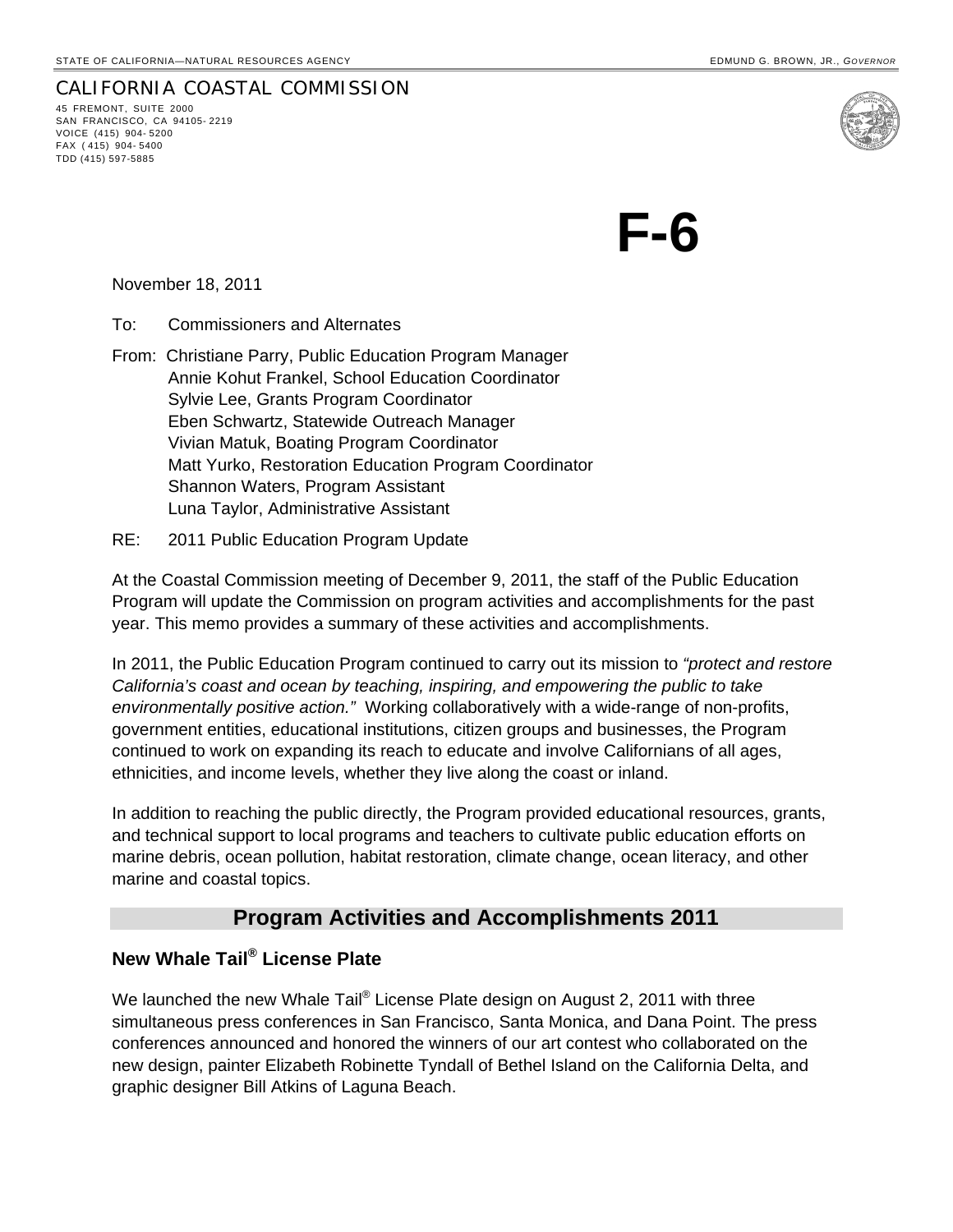In addition, we announced a "whale of a deal" - \$25 off the purchase price, which was offered to the public on www.ecoplates.com between the August  $2^{nd}$  launch and California Coastal Cleanup Day, on September 17<sup>th</sup>. This deal was made possible by our Stewards of the Coast sponsor team, described below.

The launch garnered extensive media coverage. We also placed countertop displays in DMV offices and northern California Whole Food Markets, and heavily promoted the license plate in conjunction with the Coastal Cleanup Day event.

In addition to underwriting the "whale of a deal," Stewards of the Coast sponsors provided Coastal Cleanup Day participants with the chance to win getaways to beautiful California destinations or a \$1,000 gift certificate to Whole Foods Market. The Stewards of the Coast sponsor team was spearheaded by Anaheim/Orange County Visitor and Convention Bureau, and included the following additional major sponsors: the City of Dana Point and its partners the County of Orange, Dana Point Harbor Association, and Dana Point Chamber of Commerce; Santa Monica Convention and Visitors Bureau and its partners Pier Restoration Corporation, Pacific Park, and Office of Sustainability and the Environment, City of Santa Monica; SeaWorld San Diego; and Waste Management WM EarthCare.

Supporting sponsors included Huntington Beach Marketing and Visitors Bureau (Surf City USA®), Laguna Beach Visitors and Conference Bureau, Long Beach Convention and Visitors Bureau, San Francisco Travel, Santa Barbara Conference and Visitors Bureau, Santa Cruz County Conference and Visitors Council, Sonoma County Tourism Bureau, Visit Newport Beach Inc., Aquarium of the Bay in San Francisco, Aquarium of the Pacific in Long Beach, SEA LIFETM Carlsbad Aquarium at the LEGOLAND® California Resort, and Whole Foods Market.

We also have partnered with AdVantageTec, a marketing company that places video screens in auto dealerships. The video displays devote 85% of the screen to live TV and use the remaining 15% for marketing and informational purposes. AdVantageTec's automotive dealership TV network is displaying the new specialty license plate in 80 showrooms and waiting areas throughout California, visually showing the new design on TVs while describing the benefits to our environment.

**Sales Results.** During the period of the Stewards of the Coast promotion, sales of the Whale Tail® License Plate more than doubled. This statistic is even more impressive in light of the fact that the DMV temporarily suspended an important source of advertising for the plate - the special license plate flyer - during this period of time (the DMV will insert the flyer, which advertises six specialty plates, in registration renewal packages provided it does not add to the postage cost, and during this period they had additional items in the packet.) Past experience with the DMV flyer, which goes out to about 2.5 million people each month, has shown that it accounts for one-third to one-half of our plate sales.

As of October, 2011, more than 200,000 California drivers had purchased the Commission's Whale Tail<sup>®</sup> License Plate, and sales and renewal fees had raised \$62.6 million for environmental programs - \$18.3 million to the California Beach and Coastal Enhancement Account (CBCEA) and \$44.2 million to the Environmental License Plate Fund (ELPF). Each year, the legislature appropriates funds from the CBCEA to the Coastal Commission to carry out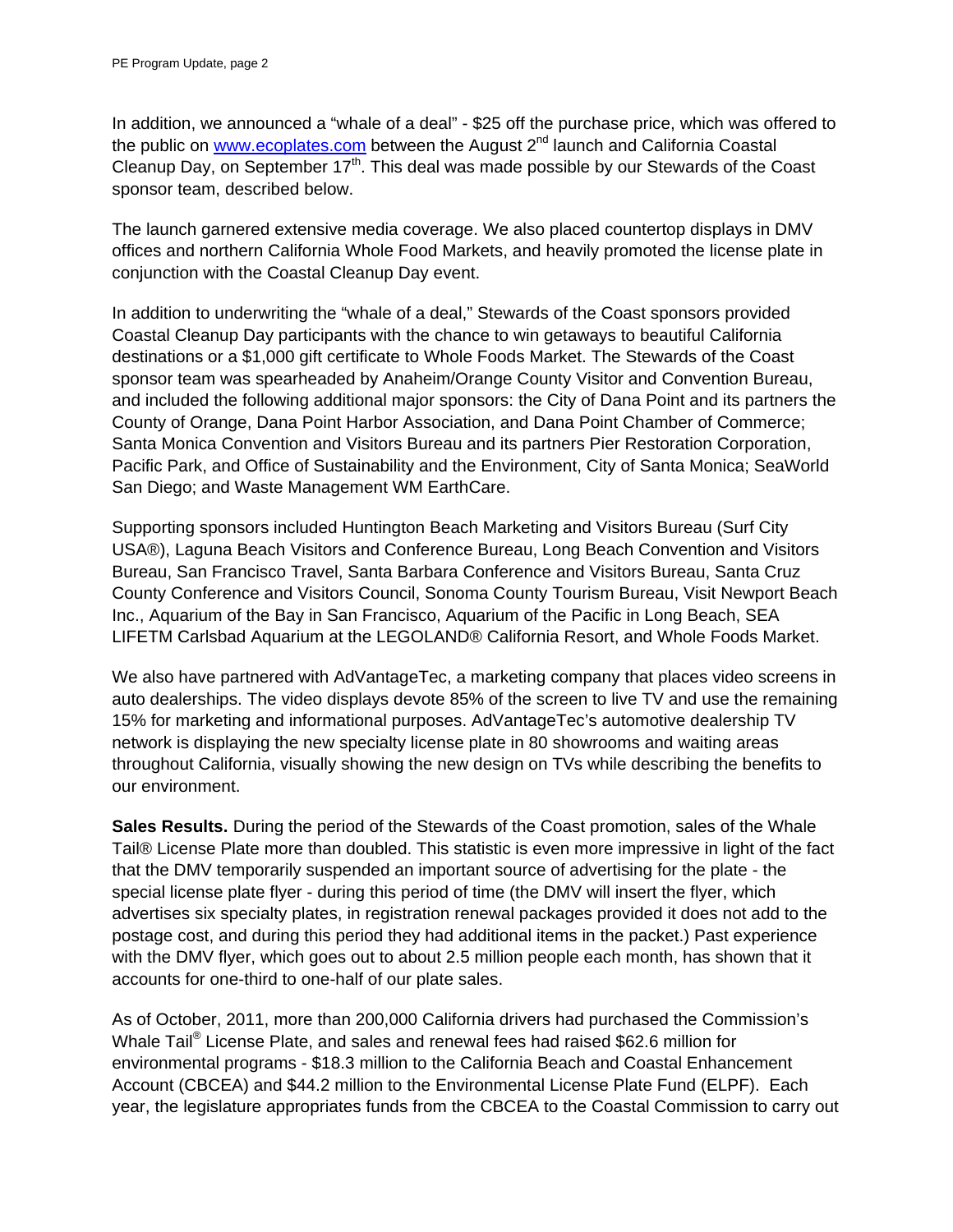Coastal Cleanup Day, Adopt-A-Beach, and other coastal and marine education programs, including grants to nonprofits and local agencies. The CBCEA also funds projects of the State Coastal Conservancy. The ELPF funds a variety of state environmental programs.

# **Whale Tail Programs for the General Public**

## **California Coastal Cleanup Day (CCD)**

Over the past several years, the Commission staff has expanded outreach and significantly grown the participation in the annual California Coastal Cleanup Day event. The results of this expanded outreach have been spectacular – in 2011, the Coastal Cleanup Day program enjoyed strong turnout and remained the state's largest single-day volunteer event. 71,398 volunteers took part at one of over 800 cleanup sites around the state, one of the highest turnouts ever. The Cleanup Program continues to focus on recruiting participants from inland areas to clean creeks, rivers and lakes. These volunteers help to illustrate one of the event's messages – that we are all connected to the coast and ocean by our rivers, streams and storm drains. In 2011, 23,895 volunteers cleaned inland rivers and waterways, removing 839,000 pounds of debris, far exceeding the amount of trash recovered at coastal locations. Combined with the coastal counties of the state, Coastal Cleanup Day volunteers removed over 1.3 million pounds of debris from the state's coast and inland shorelines. Perhaps most exciting about these numbers is that over 40 percent (more than 550,000 pounds) of the debris was recycled – the Cleanup Program's highest total of recycled material by far. This points to a strengthening of our local coordinators' relationships with their trash haulers and recyclers, and that the Program's year-round messaging about the need for greater recycling and reuse is taking hold.

Since the Coastal Cleanup Day Program's inception in 1985, over 1.1 million volunteers have helped remove over 18 million pounds of debris from California's coast, ocean, and inland shorelines. The Program has proven to be of enormous benefit to the health of our coast and ocean.

**Corporate Partners in CCD.** The Coastal Cleanup Day Program has enlisted strong corporate partners, which have greatly assisted our outreach efforts. We continued our key, ongoing relationship with Crystal Geyser Alpine Spring Water. In addition to their financial support, Crystal Geyser provided water to 53,000 volunteers in 33 different counties. This is a crucial benefit that helps local coordinators immensely, especially during the 2011 Cleanup when the day of the event was quite warm in most parts of the state. The Coastal Cleanup Day Program also enjoyed continuing support from Whole Foods Market, Oracle, the Whale Tail<sup>®</sup> Ecoplate, Natracare, See's Candies, KPMG, Fairmont Hotels & Resorts, and an array of in-kind and media support from partners around the state.

**CCD Influence on Business Practices**. An additional benefit of establishing Coastal Cleanup Day relationships with corporate partners is our ability to positively influence their business practices. One example of this is Whole Foods Market's move in 2008 to eliminate the use of plastic grocery bags at their stores, a decision at least partially influenced by their participation in Coastal Cleanup Day. Another exciting example is one introduced in 2010 by Crystal Geyser -- a completely recyclable bottle cap that stays attached to the water bottle, with no plastic parts that need be completely removed. Crystal Geyser developed this bottle cap as a direct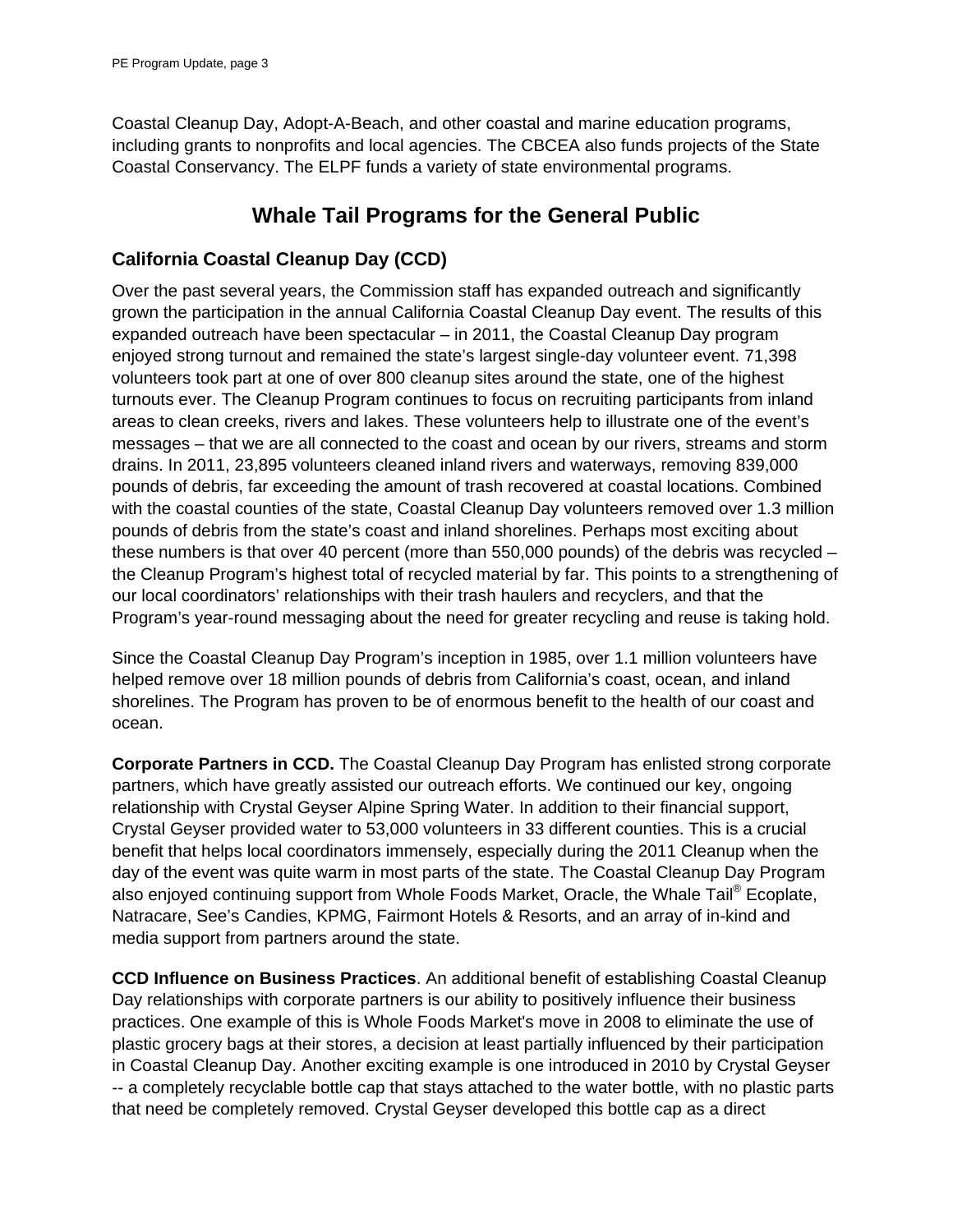response to their involvement with Coastal Cleanup Day and at the urging of Commission staff, in recognition of the large contribution plastic bottle caps make to our overall marine debris problem and the impact they have on our environment.

**BYO for CCD**. The Commission staff launched a new program in 2010 that was expanded significantly in 2011, known as "BYO for CCD." In recognition of the need to reduce the amount of waste created by the event itself, the Coastal Cleanup Day Program began asking volunteers to bring their own reusable cleanup supplies from home, rather than using the single-use disposable plastic items available at cleanup locations. The initiative has been an enormous success, as over one-quarter of all cleanup participants brought at least one reusable item from home to the Cleanup in both 2010 and 2011. As a result, the Commission was able to order 30,000 fewer trash bags for the 2011 event, and expects to lower those numbers even further in 2012. The initiative is helping to reduce the environmental footprint of the Cleanup while educating volunteers about simple lifestyle changes that cumulatively can have enormous, positive benefits to our coastal and marine environments.

**CCD Survey.** In 2011, the Coastal Cleanup Day Program again surveyed Cleanup participants to gain information about our volunteers e.g. how they heard about the event, whether participating in the event raised their awareness, and how they expect the experience to affect future behavior regarding the environment. We used an on-line survey tool, as well as personto-person surveys in some locations, to collect over 1,500 survey responses. Results from the survey indicate that our volunteers are about 2/3 female, and about 2/3 Caucasian. The survey consistently shows that the event increases participants' awareness of the causes of and impacts of marine debris, and almost all participants (94% both years) report that participating in the event motivated them to take specific actions to protect the environment, such as educating others, picking up street and beach litter, reducing their use of single-use disposable items, etc.

The survey also showed that the participation in the Cleanup dramatically increases volunteers' assessment of their knowledge of the causes and impacts of marine debris. 87% of respondents considered themselves either "knowledgeable" or "very knowledgeable" about the causes of marine debris after the event, as opposed to only 61% before the event, a 26% increase. Similarly, 80% of all survey takers considered themselves "knowledgeable" or "very knowledgeable" about the impacts caused by marine debris after the event, as opposed to 63% before the event, an increase of 17%. This confirmed that, although the Program strives to bring year-round education about marine debris to Californians, the Cleanup is a powerful educational tool in and of itself.

## **Adopt-A-Beach Program**

The Commission staff has continued to improve the Adopt-A-Beach Program, connecting volunteers with the resources they need to organize their own cleanups and become environmental stewards. Throughout the years, the program has had active participation in all 15 coastal counties, plus Alameda County in the San Francisco Bay Area. In 2011, we recruited The Watershed Project to develop an Adopt-A-Beach program in Contra Costa County, further expanding the reach of the program into the bay area. Each of our 48 beach managers assists groups in conducting at least three cleanups per year at their "adopted" beach. CCC staff has continued to collect data on each cleanup. Based on reports from Los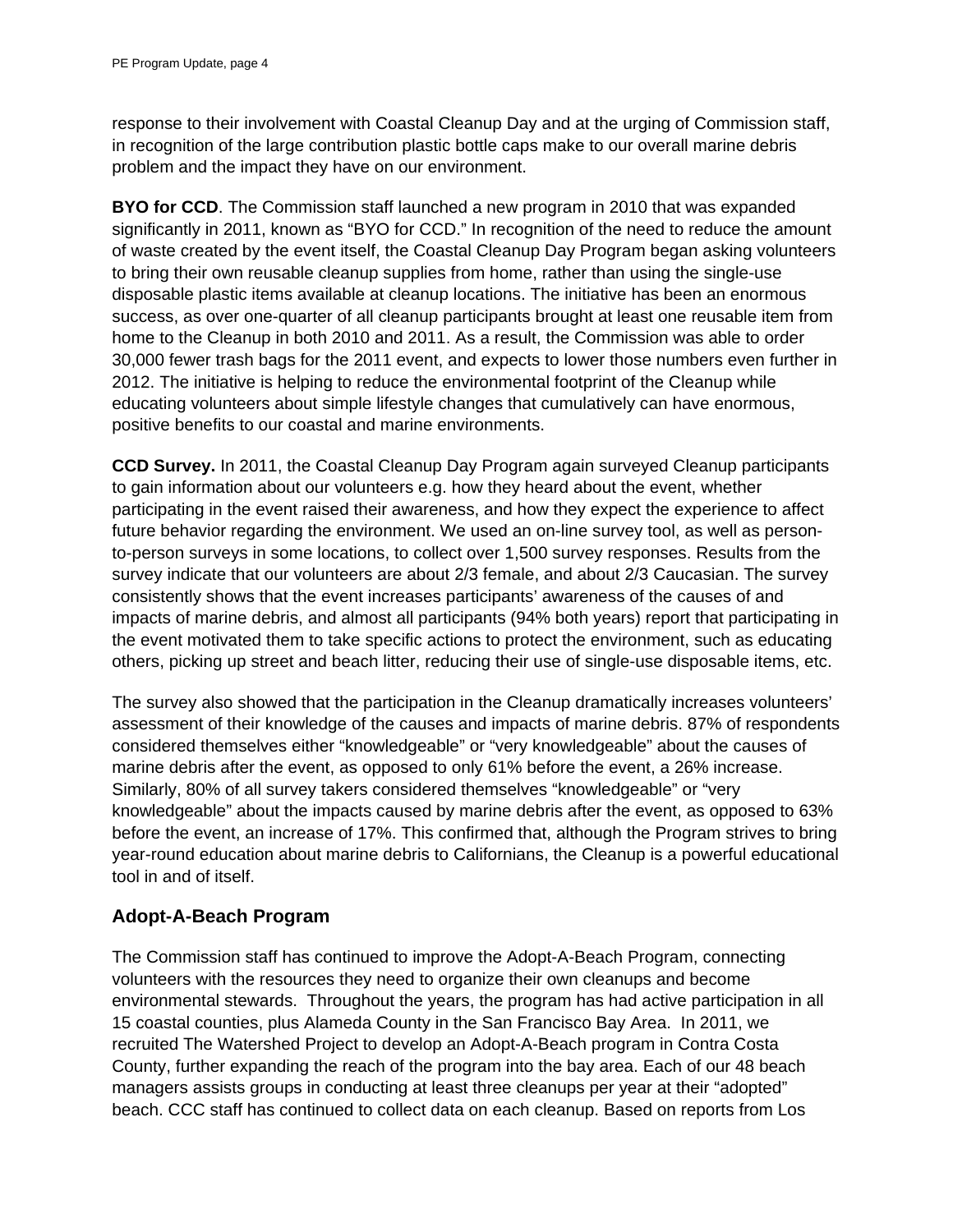Angeles, San Diego, Orange, San Mateo, San Francisco, Marin, Monterey and Santa Cruz Counties, nearly 39,000 people volunteered during one of the 415 Adopt-A-Beach Cleanups, contributing over 53,500 volunteer hours.

**Recognition for Beach Adopters**. Each group that participates in the Adopt-A-Beach program is recognized on our website as an official adopter. Currently, there are 91 adopting groups listed on our website. In addition to receiving web recognition, each adopting group is mailed a certificate in the mail recognizing their participation in the program and thanking them for their contribution.

**Adopt-A-Beach Advisory Council**. Commission staff continued to meet quarterly with its Adopt-A-Beach Advisory Council, a group of Adopt-A-Beach Managers, to discuss publicity, outreach, and new ways to engage volunteers.

**Adopt-A-Beach Regional Workshop.** Commission staff continued its recent practice of organizing an Adopt-A-Beach Regional Workshop. This year, the workshop was held in Berkeley on April 26, 2011 and was attended by nine Bay Area Adopt-A-Beach Managers. Staff used this opportunity to engage other groups organizing cleanups in the area and recruited them to be Beach Managers in the Adopt-A-Beach program. One such organization, Sea Scavenger, attended the workshop in this capacity. Beach Managers shared Best Management Practices for successful Adopt-A-Beach programs and discussed regional collaboration on Cleanups. Topics discussed included the importance of data collection, successful publicity efforts, and successful volunteer management and organization. In addition, the group identified local sites in need of cleanups and coordinated how best to go about covering those areas.

### **Coastweeks**

Commission staff serves as the California coordinator for Coastweeks. California celebrates Coastweeks starting on Coastal Cleanup Day and over the following three weeks. The staff creates an online calendar of events throughout the state that are connected to the ocean, coast, waterways, or water in general. The public can access the events by date or by the county in which they take place. In 2011, our on-line calendar listed 231 events.

### **Community-Based Restoration and Education Program (CBREP)**

The Commission staff continued its work on the Community-Based Restoration and Education at Upper Newport Bay, begun in 2001. To date, over 16,800 volunteers have planted over 19,600 native plants (over 3/4 of which have been propagated in an on-site native plant nursery) and removed nearly 35 tons of invasive plant material (not including material left on site). In the process, volunteers have restored over fourteen acres of coastal salt marsh, riparian and coastal sage scrub habitats. In 2011, we worked on maintaining and expanding current restoration sites. Volunteers attending our restoration events represented schools and corporations through such varied groups as Chapman University Resident Advisors, Master Gardeners-in-Training, Fireman's Fund Insurance Company, and JP Morgan Chase. We reached out to the community by making public presentations which promoted habitat restoration and our program to groups, including the Chapman University Environmental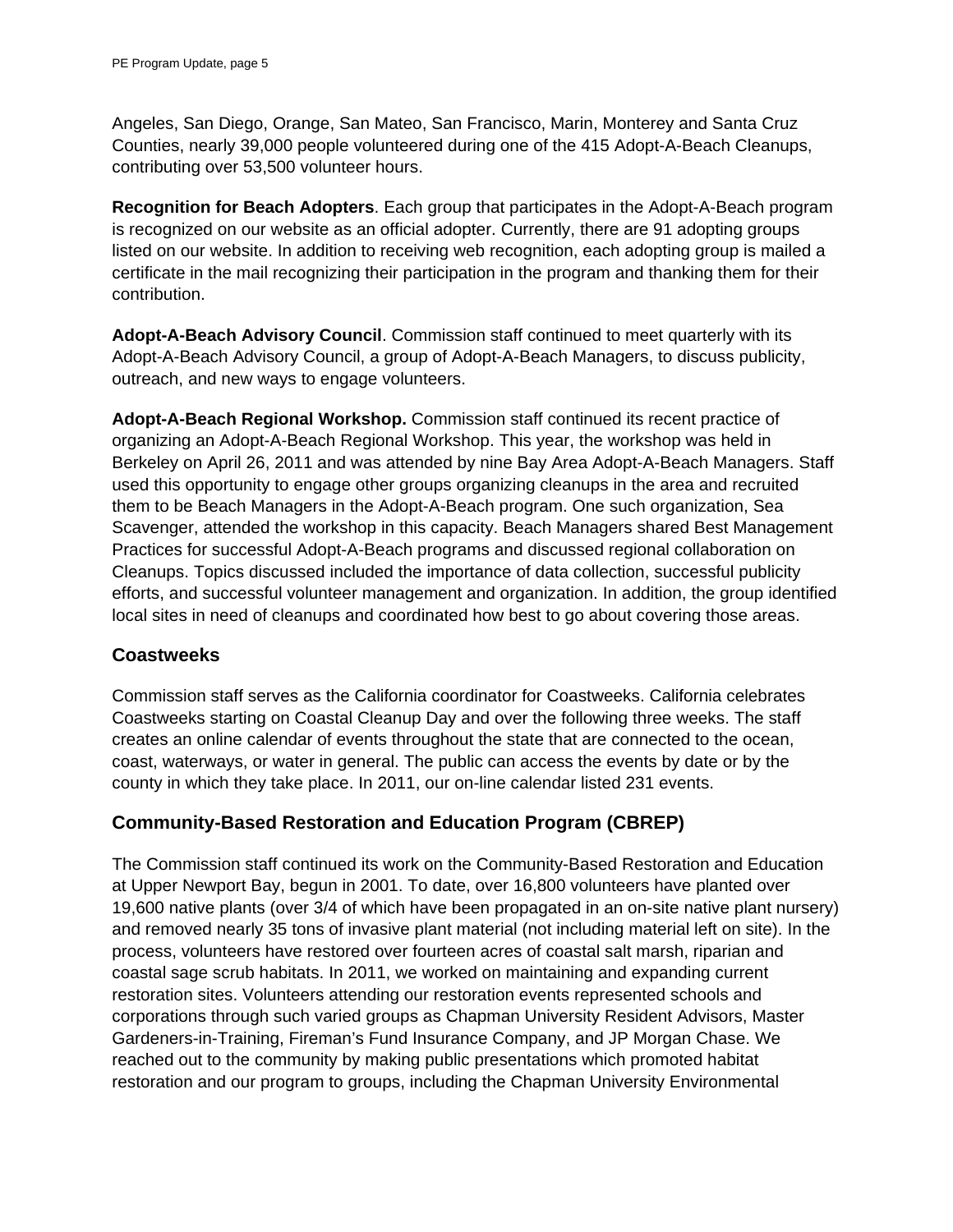Science Seminar, the Orange County Natural History Lecture Series, and the City of Newport Beach Coastal/Bay Water Quality Committee,

**CBREP High School Curriculum.** Staff continued to distribute the CBREP high school curriculum, called *"Our Wetlands, Our World"*. The curriculum is aligned to the State Science Content Standards, and focuses on the history and ecology of Upper Newport Bay; the effects of urbanization, invasive species and loss of biodiversity; and the importance of restoration and stewardship. We continued to make available "Our Wetlands, Our World" activity kits to allow teachers to borrow materials needed for each activity, and to support use of the curriculum in the classroom and at the Upper Newport Bay. Staff held a workshop at the Upper Newport Bay to promote the curriculum and activity kits to teachers and docents participating in the Newport Bay Conservancy's outrigger canoe tour program.

**Digging In Guide and Workshops.** The CBREP also continued to distribute "Digging In: A Guide to Community-based Habitat Restoration."The Guide explains the basic steps of information gathering, site selection, project implementation, monitoring, maintenance, and working with volunteers. In 2011, staff held workshops based on the Guide to cultivate the field of community-based restoration in San Pedro, Imperial Beach, and Santa Barbara.

## **Coastal Stewardship Pledge**

The Coastal Stewardship Pledge is an online program that encourages Californians to make a commitment to taking specific personal actions to protect our coast and ocean. Once they have followed through on their commitment, they receive a certificate of participation and a free canvas tote bag. The goal is to encourage people to consider the health of the coastal environment in all their choices throughout the day. The Pledge can be reached through the Commission's Public Education website at www.coastforyou.org. More than 1,700 Californians have taken the pledge online. A special pledge is available for classes and youth groups that include teacher background for each action. Participating student groups are featured on the Commission's web site.

## **Seafood Watch Campaign**

For the past eight years, the Commission has been a regional partner with the Monterey Bay Aquarium in its Seafood Watch Campaign. The Commission staff distributed 38,500 Seafood Watch pocket guides in 2011 through its public programs and events. The pocket guide is a convenient reference for making sustainable seafood choices.

## **Coastal Photography Contest**

In 2011 the Commission completely revamped the annual amateur coastal photography contest. In partnership with the Thank You Ocean Campaign of the Natural Resources Agency, the contest was held entirely online with digital images, a shift that doubled public participation. Fairmont Hotels & Resorts of California donated overnight stays at luxury hotels for all the winners, which included a "Viewers' Choice" winner for the first time, based on online voting. A panel of judges also selected three prize-winning photographs from over 1,400 entries. The winning photographs, along with 13 honorable mentions, are featured on the new contest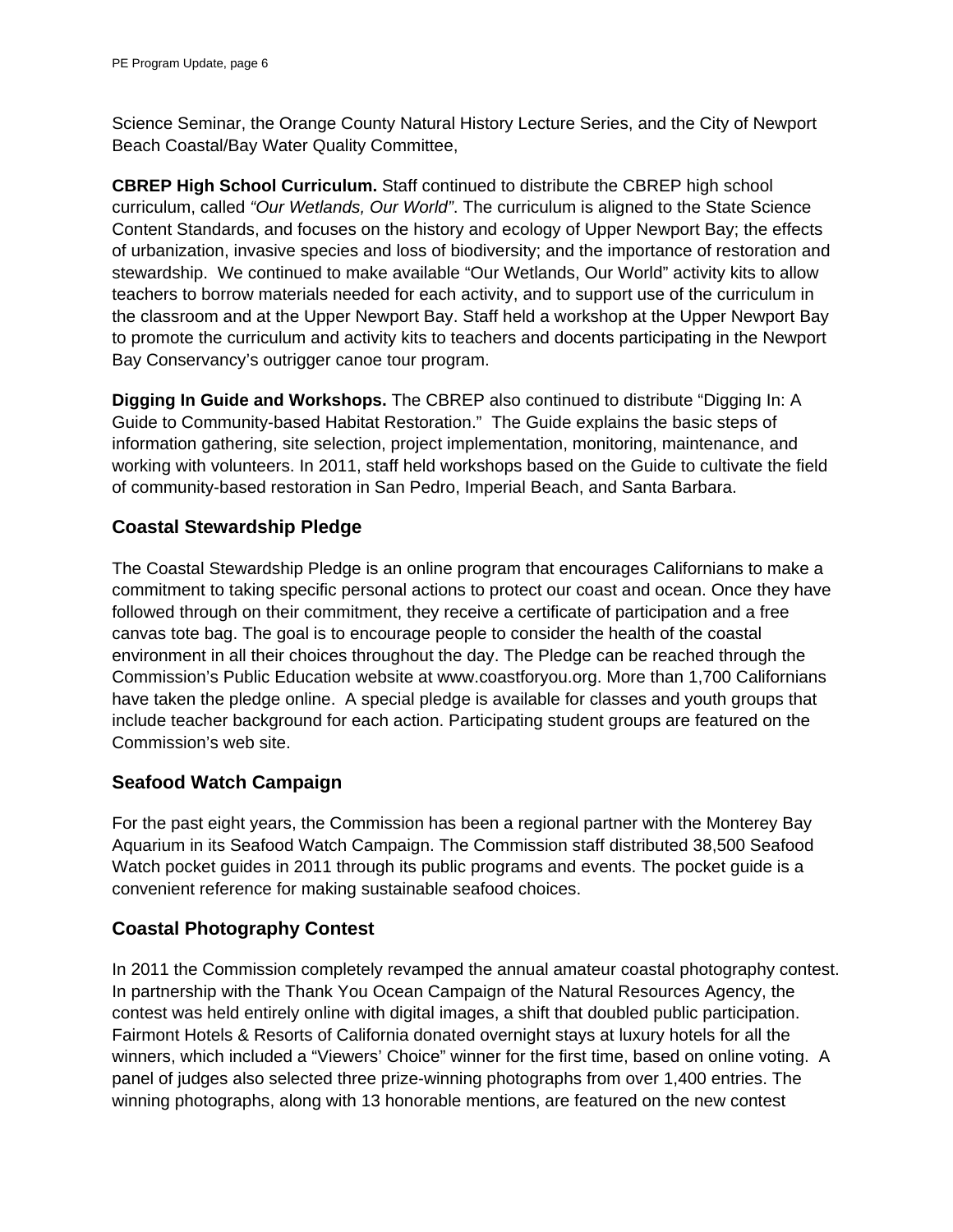website, http://mycoastalphoto.com . Also for the first time, we were invited to display contest images in a public exhibit, which is now showing at the nonprofit Pacific Grove Art Center and will travel to southern California in the future.

### **General Outreach**

**WWW.COAST4U.ORG**. The Commission's web site for its public education programs describes all of the programs, contests, and resources that we offer to the public, including a Spanish language web page. In 2011, the Public Education website received almost 65,000 page views.

**Google Maps**. In 2011 the Public Education website was enhanced to include four interactive maps. A Google map was created to plot the location of every Whale Tail Grant distributed to date, including data on dollar amounts awarded and brief descriptions of each funded project. A second Google map shows the locations of all beach wheelchairs available for the public to borrow in California and lists phone numbers for each site. A third map shows the locations of fishing line recycling stations. And a fourth map shows the locations and provides contact information for all of the Adopt-A-Beach sites.

**COAST4U Quarterly.** Commission staff produced four issues of our quarterly on-line newsletter, which includes information on upcoming events, news, quizzes, and coastal destinations. The newsletter is distributed to 11,000 subscribers.

**Environmental Fairs and Events.** Each year, we attend a number of environmental fairs and events, where we staff an educational booth, hand out materials, and talk to attendees. In 2011, we attended 10 fairs, reaching over 1,680 people.

# **Whale Tail Programs for Schools and Educators**

### **Waves, Wetlands and Watersheds**

"Waves" is a science activity guide for teachers that the Commission staff developed in 2003 addresses issues such as endangered species, marine debris, coastal geology, water use, and water quality. The guide is aligned to the California State Science Content Standards for third through eighth grades, and includes Community Action lessons adaptable for all ages up to and beyond grade 12. Copies of *Waves* are available free to California educators. The book can also be downloaded from our website, as can Spanish translations of the student handouts. Between its publication date in 2003 and November 2011, 15,586 hard copies of the book have been distributed (including 5,000 printed and distributed by the City of Los Angeles). The Coastal Commission staff has held a total of 73 workshops, directly reaching 1,457 educators. In 2011, staff held workshops in Redding, Novato, Suisun City, Santa Cruz, and Pasadena, in partnership with California State Parks, San Francisco Bay National Estuarine Research Reserve, California Science Teachers Association, Project WET (Water Education Foundation), and Project WILD (California Department of Fish & Game). Activities from the book have been adapted for numerous other publications and audiences, and *Waves* has been incorporated into many educator workshops held by other organizations.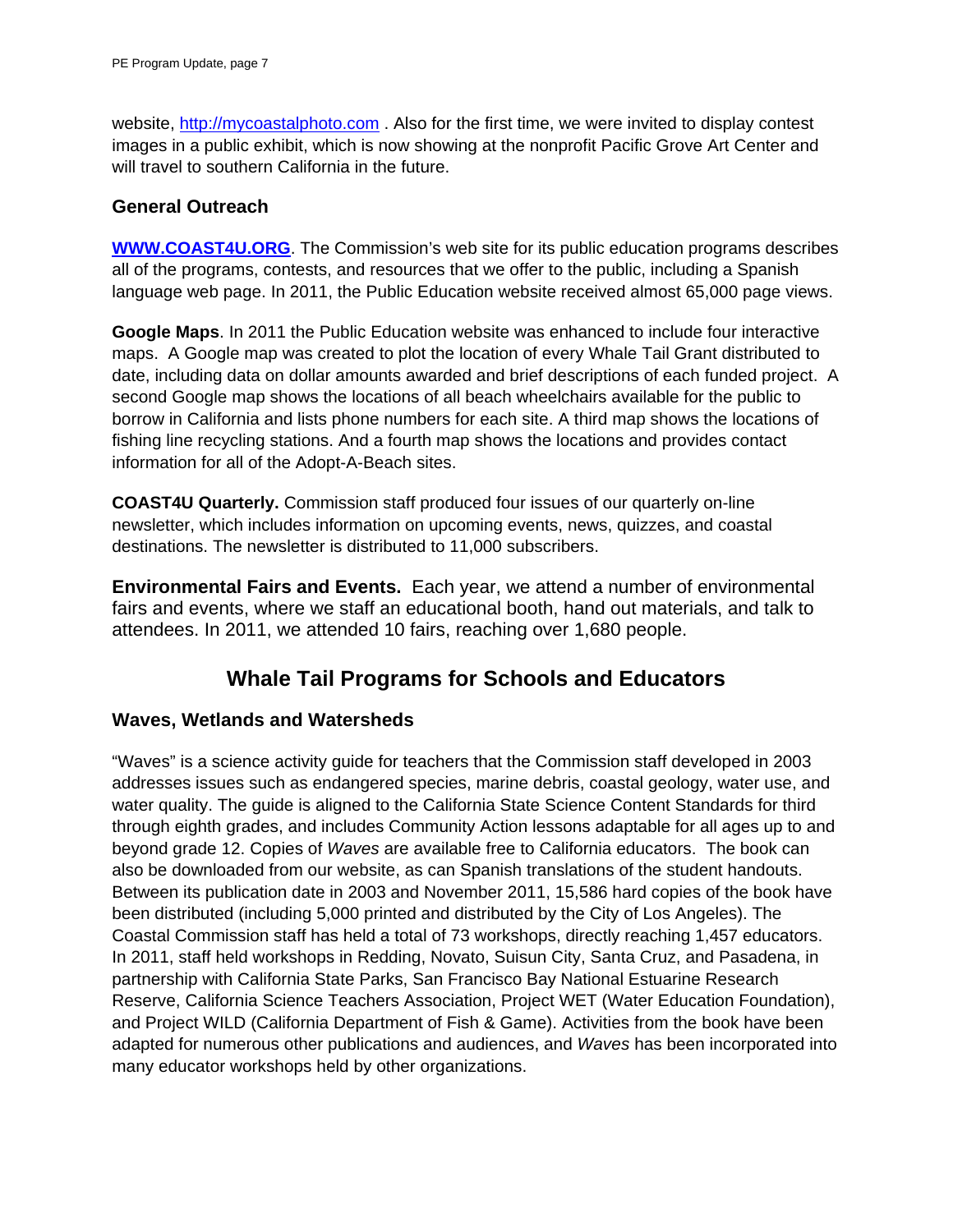### **Marine, Coastal and Watershed Resource Directory**

The Commission continued to maintain this on-line directory, which contains detailed information on organizations that address the California coast and its watersheds. Included in each entry is the mission statement of the organization; contact information; a link to the organization's website; and descriptions of educational materials, programs, internships and volunteer opportunities offered. The directory is one of the ways the Commission encourages Californians to become involved with the coast at a local level. More than 400 organizations are included.

## **Coastal Art & Poetry Contest**

This contest is open annually to California students in kindergarten through 12th grade. By encouraging youth to reflect on the beauty and spirit of California's beaches and ocean, we hope to inspire a greater sense of stewardship for these natural places. Every year, five winners each in art and poetry are selected, and around 30 honorable mentions are recognized. Since 2003, 16,854 entries have been received from students from throughout California. Following each contest, the winning and honorably mentioned pieces are exhibited at venues up and down the coast. The contest has been exhibited at Point Reyes National Seashore, the Moorpark Art Festival, the Sanchez Art Center in Pacifica, Coyote Point Museum in San Mateo, the San Francisco Bay Model in Sausalito, the San Mateo County Office of Education, the Muth Interpretive Center in Newport Beach, and the Ford House Museum in Mendocino. The exhibit is currently on display at Cabrillo Marine Aquarium in San Pedro, and will move to the Channel Islands National Park Visitor Center in Ventura in January. Artwork from the Coastal Art & Poetry Contest is used in many Commission publications and throughout the Commission's website.

## **Kids' Ocean Day Adopt-A-Beach Cleanup**

This program took place in six locations in 2011– San Diego, Huntington Beach, Los Angeles, Monterey (where students were bused from Fresno), San Francisco, and Humboldt. In all of the locations, the emphasis of this program is on involving students from underserved schools. The Program includes a school assembly on marine debris and other ocean threats as well as the beach cleanup event. Approximately 9,000 students participated in the 2011 cleanup event, and even more saw the assembly. This year, as part of our "BYO" theme, a portion of the students in each city brought their own reusable cleanup supplies instead of depending on plastic trash bags. Aerial art images created in the sand by the students at the event featured pictures of fish with words coming out of their mouths, such as "Clean seas please," "Turn the tide," and "Kelp us!" Photos of the aerial images can be viewed at www.oceanday.net .

## **Whale Tail Grants Program**

As of June 2011, the Whale Tail Grants Program has awarded \$7.2 million in grants to 433 different projects. Whale Tail Grants fund schools, nonprofit organizations, and local governments to conduct a wide variety of coastal and marine education projects. The program targets children and the general public with an emphasis on reaching underserved communities. In Fiscal Year 2010/2011, the Commission awarded \$586,500 to 28 different projects.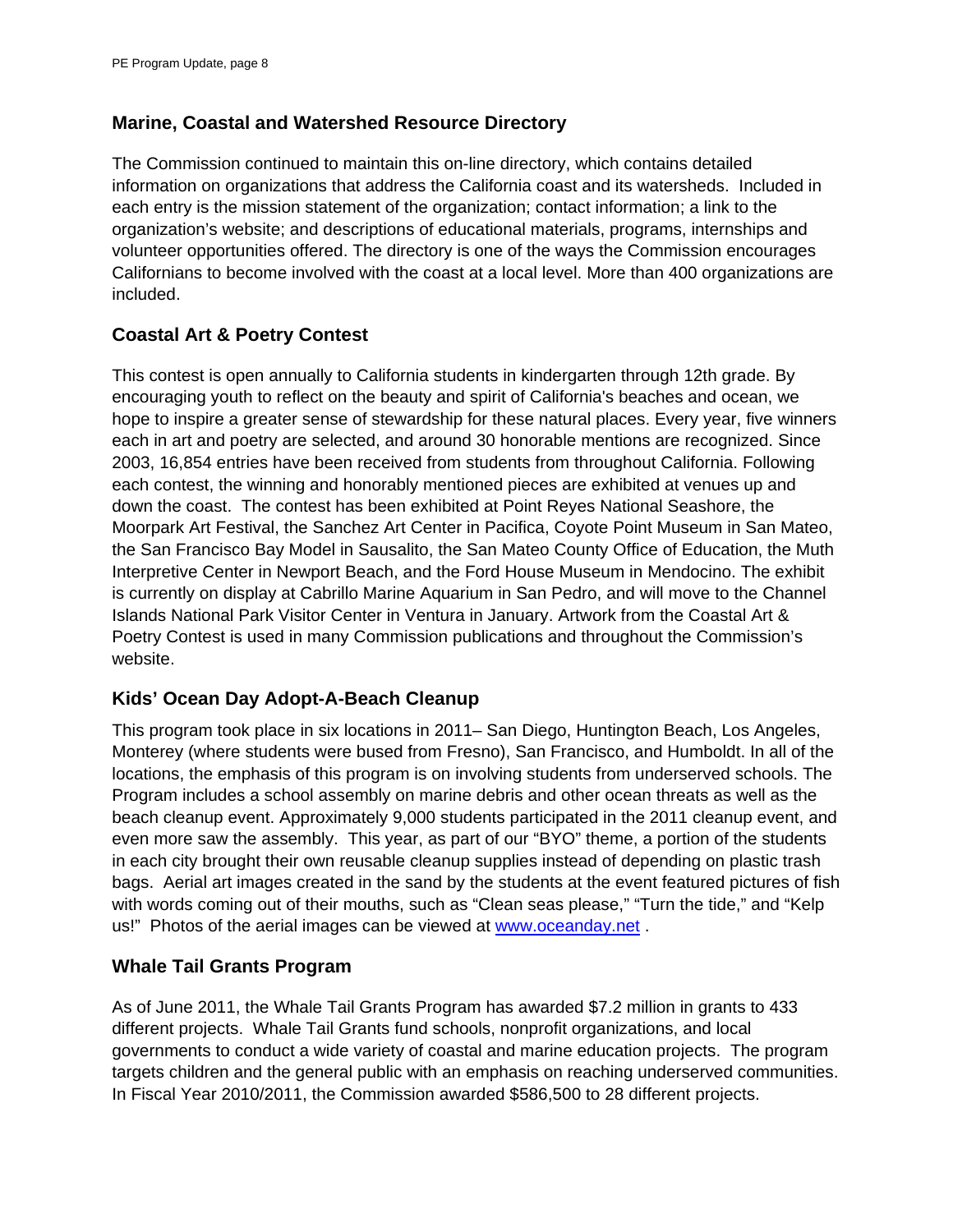Examples of funded activities included: transporting underserved students on field trips to the coast; starting new Adopt-A-Beach programs; promoting ocean-friendly gardens to homeowners and landscapers; studying and dissecting giant frozen Humboldt squid; learning about watersheds; restoring wetland habitat; monitoring the populations of key indicator marine species; and bringing coastal education to remote and rural schools.

# **Programs for Specific Audiences and Multi-agency Efforts**

## **Boating Clean and Green Program**

This program is a partnership with the Department of Boating and Waterways, which educates boaters and provides technical assistance to marinas and local governments to increase availability of environmental services for boaters. In 2011, the program developed and distributed 5,250 boater kits and conducted 7 statewide Dockwalker volunteer trainings where more than 150 new volunteers were trained to conduct face-to-face boater education about clean and safe boating practices.

**Boater Survey**. In July 2011, the Boating Program, in partnership with the Santa Monica Bay Restoration Foundation, and Keep the Delta Clean Program (partners), released the 2007 – 2009 California Boater Survey Report, which queried motorized boaters about their attitudes, opinions, and knowledge of boating related environmental issues. A total of 5,735 surveys were completed. Considering the survey results, Partners plan to focus future education and outreach efforts on preventative engine maintenance, use of pollution prevention tools and recognition of the used oil collection center and sewage pumpout logos, and sewage discharge regulations.

**Fishing Line Recycling Stations**. Staff continued to set up monofilament fishing line recycling stations in areas with the highest recreational fishing activity in the state, an effort that was launched in 2008, in partnership with the Boat US Foundation. Thirty-nine new stations were installed in 2011.

**Clean Boating Map for SF Bay.** The staff distributed 10,000 copies of the San Francisco Bay Area Clean Boating Map at boat shows and boating events. Due to its popularity, a new updated map will be printed in 2012. This free map features locations of marina-based pollution prevention services.

**Changing Tide Newsletter.** The Changing Tide is the quarterly publication of the three chapters of the CCBN (California Clean Boating Network – a forum of members of from the boating industry, government agencies, and environmental groups). In 2011, we distributed three issues (11,000 copies each). The newsletter focuses on new trends in clean boating practices and environmental services for boaters.

**Boatyard Best Management Practices**. The staff is working with the Department of Toxic Substances Control, Office of Pollution Prevention and Green Technology, representatives from the boatyard industry, the Sea Grant Extension Program, and others to develop a guide to Best Management Practices for boatyards.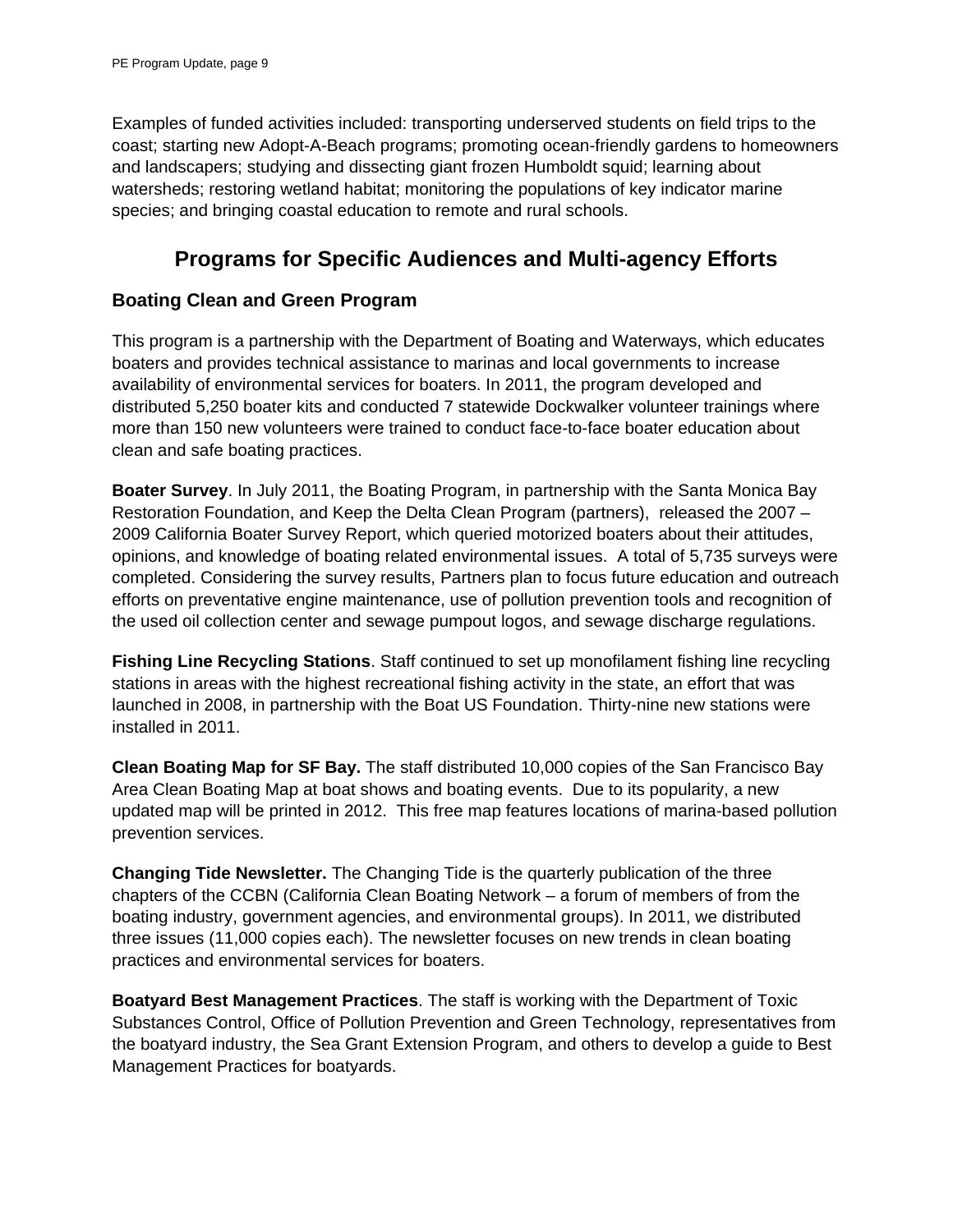**Marine Expired Flares Working Group.** Staff is working with the California Department of Toxic Substances Control, CalRecycle, California EPA, CalEMA, San Francisco Department of Public Health and the Coastal Commission's Water Quality Unit, and Orion (the biggest marine flare producer in California) to explore options for the boating community on where to properly dispose of expired flares. With an estimated 174,026 out-of-date flares generated annually by boaters in California, it is essential to find proper and convenient disposal options for boaters in California.

**Marinas and Yacht Clubs Oil Spill Preparedness Working Group**. The staff continued leading this group, which is comprised of representatives from OSPR, the Coast Guard, Cal EMA, the Office of Emergency Services, the Port Captains and Harbormasters Association, Marina Recreation Association, the Clean Marinas Program, Pacific Inter-Yacht Club Association and the San Francisco Bay Conservation and Development Commission. This working group will develop a list of involved agencies and their contact procedures, and make this list and other resources available to marinas and yacht clubs. A long term goal for this group will be to plan a future oil spill drill for marinas and yacht clubs on the Bay. In partnership with the US Coast Guard, the group held a free 8-hour HAZWOPER training at the Bay Model in Sausalito, which was attended by 50 marina and yacht club operators. A second 8-hour HAZWOPER training will be conducted on March  $1<sup>st</sup>$ , 2012 at the Vallejo Public Library.

**America's Cup 34 Task Forces.** Staff has been participating in America's Cup 34 task forces to identify ways to encourage boaters and marine facilities to utilize environmentally sound practices for the expected increase in business surrounding the events.

**Coastal Cleanup Day for Boating Facilities**. Staff conducted a pilot program partnering with two Yacht Clubs (Port Royal in Redondo Beach and Sequoia Yacht Club in Redwood City) during coastal Clean Up Day 2011.The purpose was to collect information on how the program can be expanded in the future to involve more boating facilities. Combining the efforts from both yacht clubs, 63 volunteers collected 1,267 pounds of trash and recyclables. Staff is currently developing a Toolkit for marinas and yacht clubs that will assist these facilities in planning and organizing their participation in Coastal Cleanup Day and the Adopt-the Beach Program.

**NOAA Marine Charts.** Staff is working with the NOAA Marine Chart Division with the NOAA Marine Chart Division on including clean boating information in the California NOAA full-size print on demand charts and Pocket charts. A second component of this partnership involves staff developing a clean boating section for NOAA's Coastal Pilot Book, which covers the entire Pacific region. For the last 12-month period, people have downloaded the Coastal Pilot Book 8,084 times. In addition, 4,552 Coastal Pilot Book books are printed and distributed throughout the year. Distribution includes sales to the public, the military and government agencies.

### **Marine Debris Action Coordination Team (MDACT)**

Commission staff continued to chair the Marine Debris Action Coordination Team for the West Coast Governors' Agreement on Ocean Health, which is working as a region on marine debris issues of common concern. The MDACT held two successful workshops in 2011, the first on land-based debris in San Francisco in February, and the second on the completion of the West Coast Marine Debris Strategy and the formation of a West Coast Marine Debris Alliance in